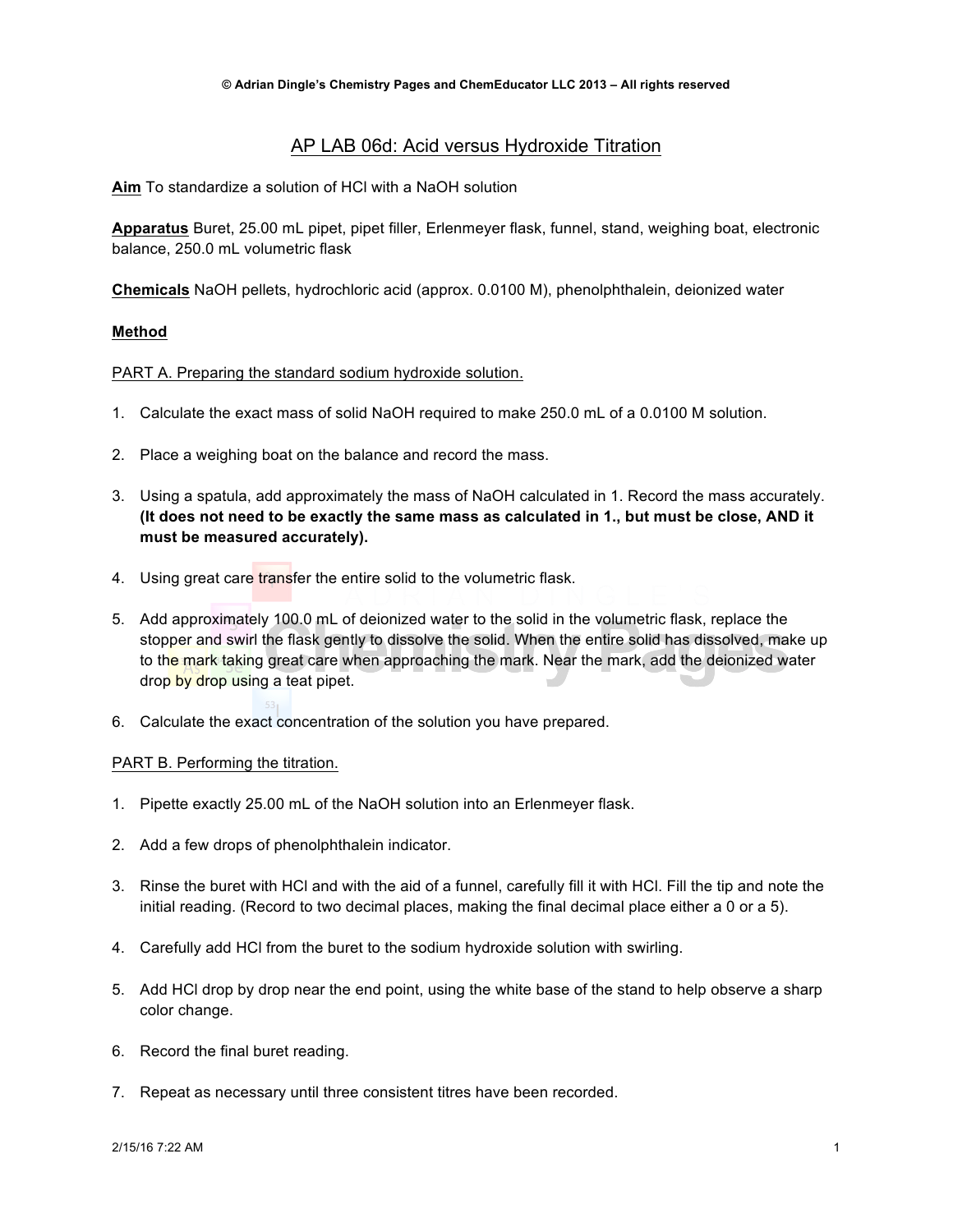# **Results**

# **PART A**

| Mass of weighing boat + solid in grams |  |
|----------------------------------------|--|
| Mass of weighing boat in grams         |  |
| Mass of solid in grams                 |  |

## **PART B**

|                                | Titration |  |   |  |  |  |  |
|--------------------------------|-----------|--|---|--|--|--|--|
|                                | Rough     |  | n |  |  |  |  |
| Final buret reading<br>in mL   |           |  |   |  |  |  |  |
| Initial buret reading<br>in mL |           |  |   |  |  |  |  |
| Titre in mL                    |           |  |   |  |  |  |  |

Average titre =\_\_\_\_\_\_\_\_\_\_\_\_\_\_\_\_\_\_\_\_\_\_\_\_\_\_\_\_\_\_\_\_\_ mL